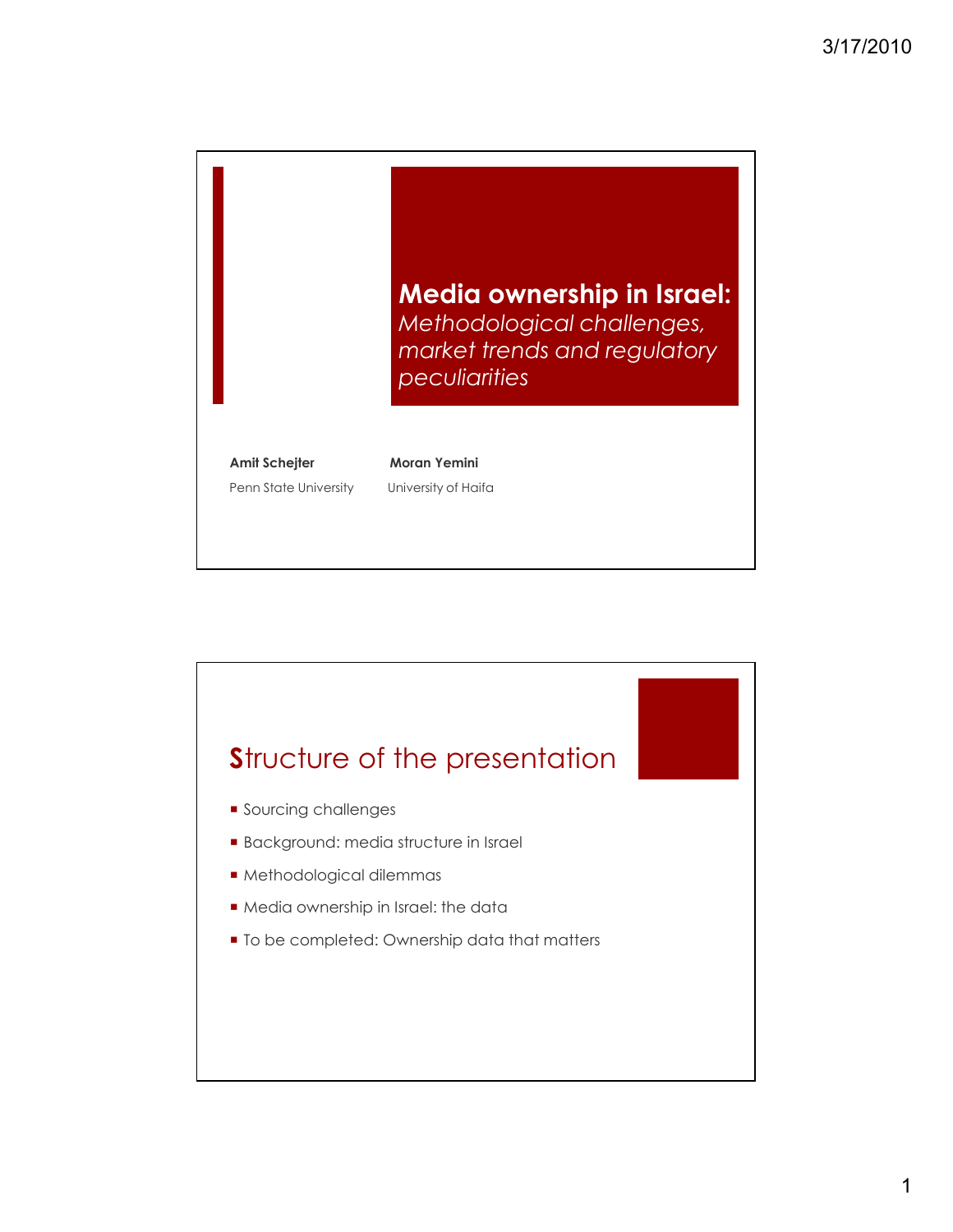

- **No official data**
- **Private corporations no reporting requirement**
- No circulation or revenue data
- **Regulatory bodies with no institutional history**

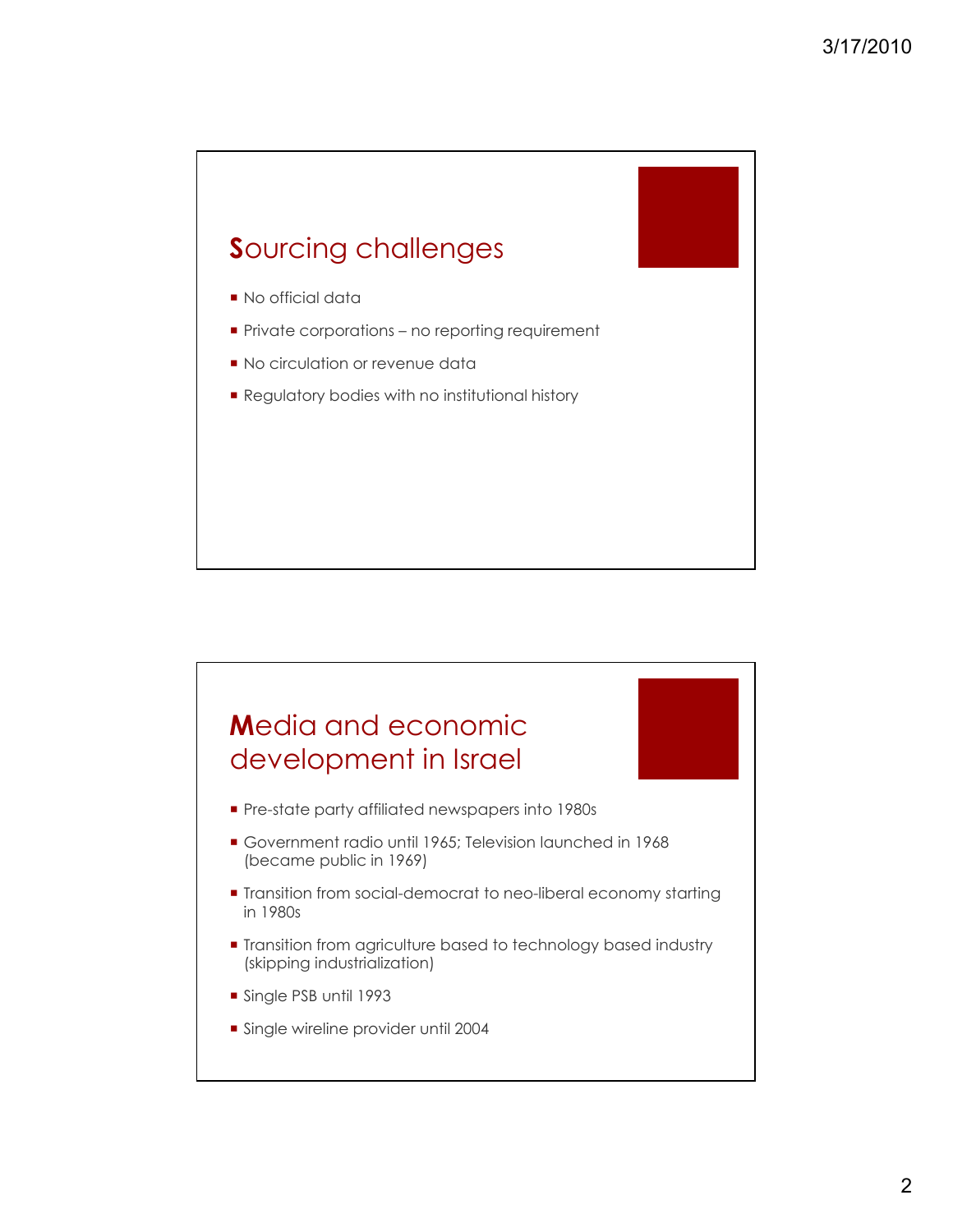## **M**edia structure

- In the past 15 years:
	- 2 commercial TV channels;
	- Regional commercial radio;
	- Digital cable and digital satellite;
	- Liberalization of: International, mobile and wireline markets
	- One of the world's fastest growing cable, mobile and broadband penetration;
	- Ideological newspapers give way to tabloid dominance (with the exception of religious/right wing)
	- **Peculiarities**:
		- $\checkmark$  Multiple regulators: TV, cable & Satellite, PSB, telecom
		- 3 economic dailies (alongside 3 tabloids and 1 broadsheet)
		- $\checkmark$  Freebies
		- $\checkmark$  National radio only public
		- Commercial TV channel divided among 3-4 franchises for 2 channels
		- $\checkmark$  Structural separation between operators and ISPs

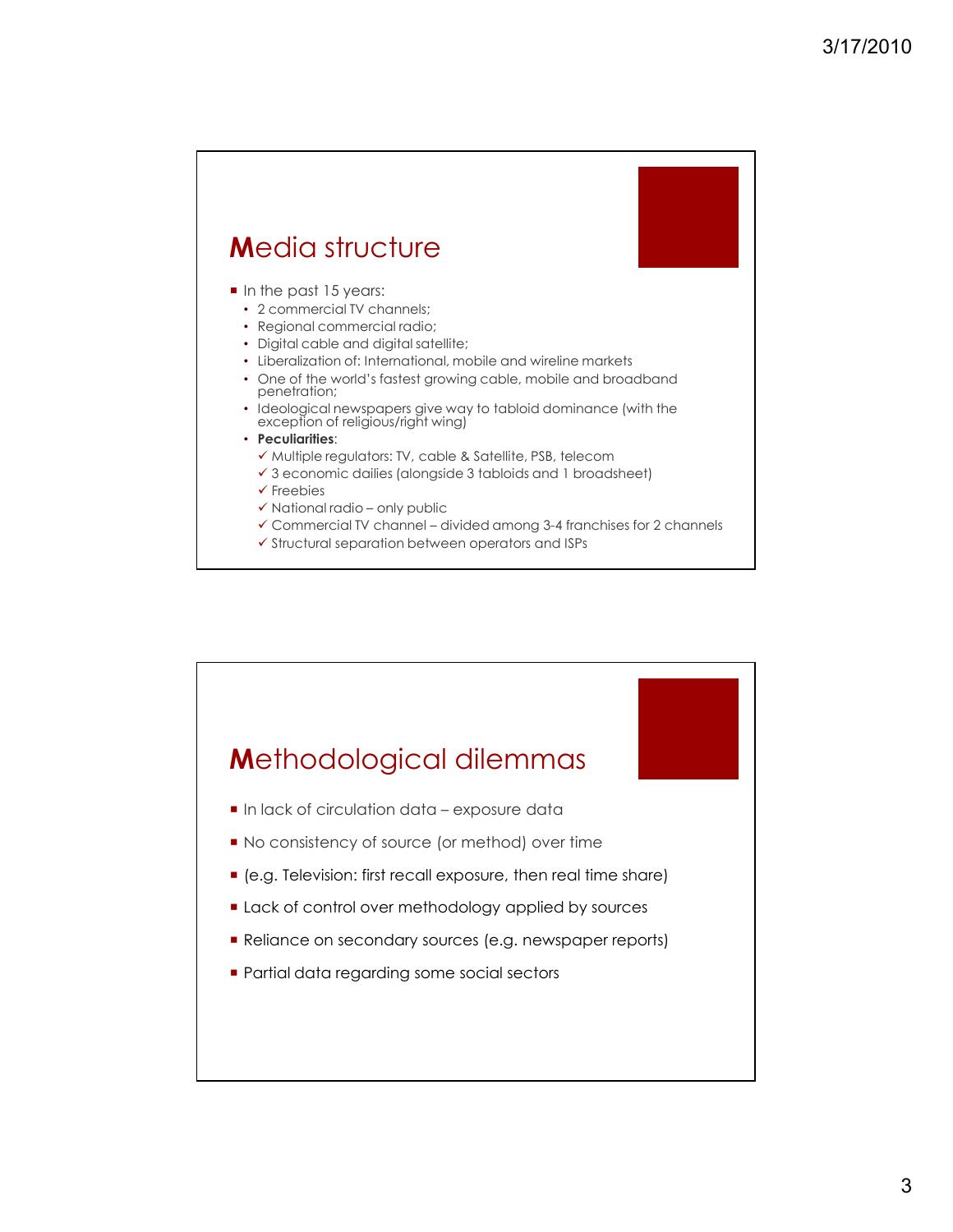

| Year                  | 1984              | 1988                     | 1992                     | 1996                     | 2000                     | 2004    | 2008    |
|-----------------------|-------------------|--------------------------|--------------------------|--------------------------|--------------------------|---------|---------|
| <b>Yediot Ahronot</b> | 55.4%             | 50.0%                    | 56%                      | 58.3%                    | 53.2%                    | 52.6%   | 43.4%   |
| Ma'ariv               | 21.6%             | 19.9%                    | 15.8%                    | 23.7%                    | 28.4%                    | 28.9%   | 14.2%   |
| Ha'aretz              | 9.4%              | 17.9%                    | 15.5%                    | 7.3%                     | 10%                      | 8.9%    | 12.6%   |
| Jerusalem Post        | 2.7%              | 2.9%                     | 2.3%                     | 1.0%                     | 1.1%                     | 0.5%    | 4.1%    |
| <b>Globes</b>         | --                | 1.9%                     | 2.7%                     | 2.6%                     | 3.5%                     | 3.7%    | 3.2%    |
| Telegraph             | $\qquad \qquad -$ | $\overline{\phantom{a}}$ | $\overline{\phantom{a}}$ | 0.5%                     | $\overline{\phantom{a}}$ | $ -$    | --      |
| Hatzofe               | No data           | No data                  | 0.9%                     | 0.9%                     | 1.4%                     | 1.0%    | 1.5%    |
| Al Hamishmar          | No data           | No data                  | 0.5%                     |                          |                          |         | --      |
| Davar                 | 4.0%              | 4.2%                     | 2.3%                     | 1.1%                     | --                       | --      | --      |
| <b>Israel Hayom</b>   | $\overline{a}$    | --                       | $\overline{\phantom{a}}$ | $\overline{\phantom{a}}$ | $\overline{\phantom{a}}$ | $ -$    | 21%     |
| Hamodia               | No data           | No data                  | No data                  | No data                  | 2.3%                     | 2.1%    | No data |
| <b>Yated Neeman</b>   |                   | No data                  | No data                  | No data                  | No data                  | 2.1%    | No data |
| <b>Others</b>         | 6.7%              | 3.2%                     | 3.9%                     | 4.6%                     | No data                  | No data | No data |
| C <sub>4</sub>        | 90.4              | 92.0                     | 90.0                     | 91.9                     | 95.1                     | 94.1    | 91.2    |
| HHI                   | 3.647             | 3.230                    | 3.660                    | 4.023                    | 3.757                    | 3,704   | 2.714   |
| Noam                  | 1.102             | 936                      | 1,158                    | 1.273                    | 1.332                    | 1.313   | 904     |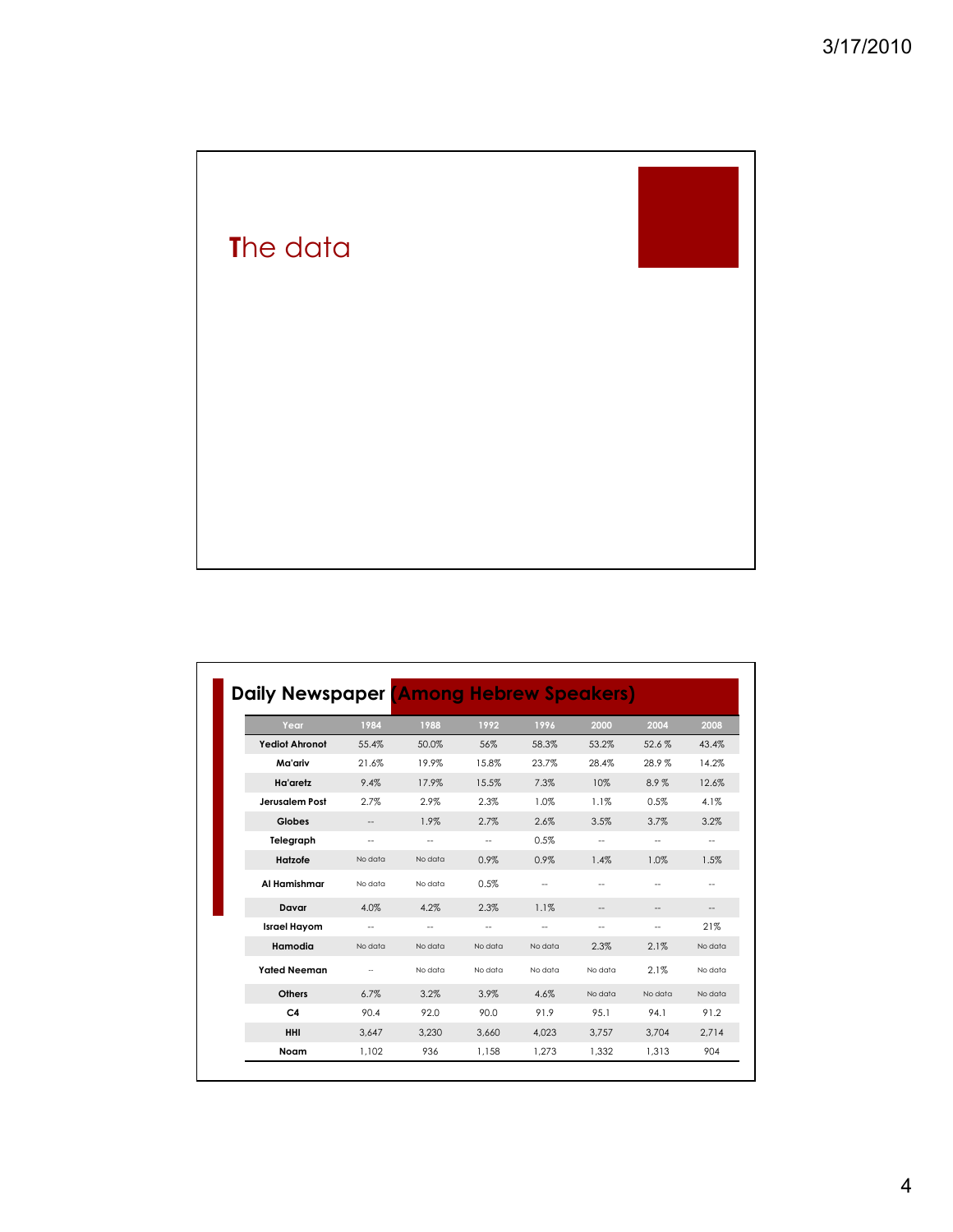

| Year           | 1984              | 1988  | 1992    | 1996(98) | 2000  | 2004  | 2008  |
|----------------|-------------------|-------|---------|----------|-------|-------|-------|
| <b>IBA</b>     | 100%              | 83.7% | No data | 37.5%    | 38.7% | 29.5% | 15.7% |
| Channel 2      | $\qquad \qquad -$ | 16.3% | No data | 62.5%    | 61.3% | 52%   | 53.8% |
| Channel<br>10  | --                | --    | --      | --       | --    | 18.5% | 30.5% |
| C <sub>4</sub> | 100               | 100   | No data | 100      | 100   | 100   | 100   |
| HHI            | 10,000            | 7,271 | No data | 5,312    | 5,255 | 3,916 | 4,071 |
| Noam           | 10,000            | 5,157 | No data | 3,794    | 3,754 | 2,303 | 2,395 |

5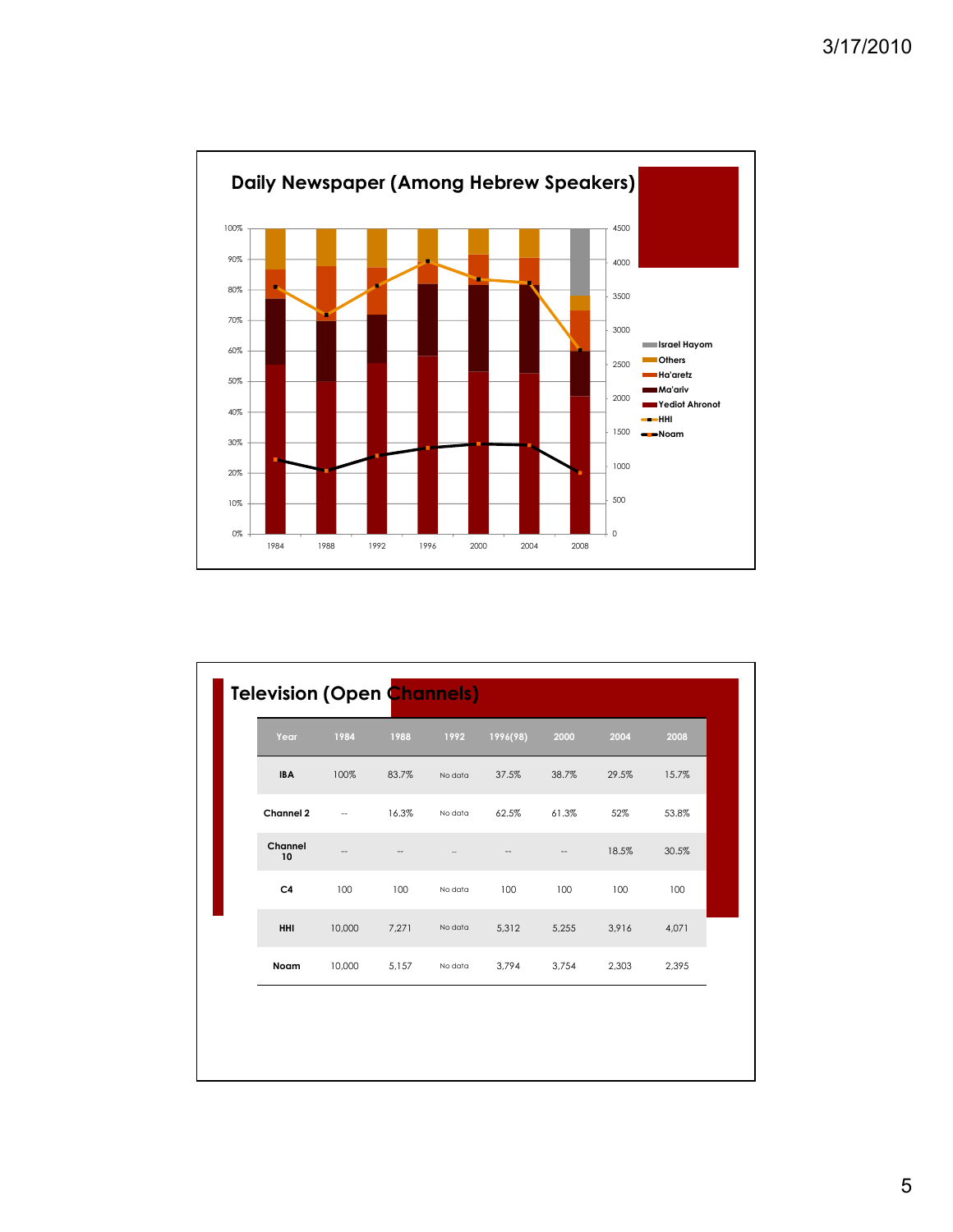

| Radio                      |      |                          |                          |                          |                          |                |                          |
|----------------------------|------|--------------------------|--------------------------|--------------------------|--------------------------|----------------|--------------------------|
| Year                       | 1984 | 1988                     | 1992                     | 1996                     | 2000                     | 2004           | 2008                     |
| <b>IBA</b>                 |      | 60.1%                    | 56.9%                    | 59.4%                    | 42.8%                    | 36.8%          | 35.4%                    |
| <b>IDF</b>                 |      | 36.5%                    | 34.9%                    | 31.2%                    | 26.7%                    | 30.9%          | 33.1%                    |
| Arutz <sub>7</sub>         |      | $\sim$                   | 5.8%                     | 5.5%                     | 2.9%                     | $1\%$          |                          |
| Voice of Peace             |      | 4.7%                     | 2.8%                     | $\overline{\phantom{a}}$ | $\sim$                   | $\overline{a}$ | $\overline{\phantom{a}}$ |
| Radius 100FM               |      | $\overline{\phantom{a}}$ | $\overline{\phantom{a}}$ | Included in others       | 3.1%                     | 4.6%           | 4%                       |
| Lelo Hafsaka radio (103FM) |      |                          | $\overline{\phantom{a}}$ | Included in others       | 5.9%                     | 6%             | $6\%$                    |
| Tel Aviv radio (102FM)     |      |                          | --                       |                          | 3.1%                     | 3%             | 2.2%                     |
| Haifa radio (107.5FM)      |      |                          | $\sim$                   | Included in others       | 2.8%                     | 2.6%           | 1.9%                     |
| Jerusalem radio (101FM)    |      |                          | $\hspace{0.05cm} -$      | Included in others       | 1.2%                     | 1.2%           | 1.1%                     |
| Gal Hadarom radio (97FM)   |      |                          | ٠.                       |                          | 2.3%                     | 1.8%           | 1.9%                     |
| Red sea radio (102FM)      |      |                          | $\overline{\phantom{a}}$ | Included in others       | 0.4%                     | 0.4%           | 0.4%                     |
| <b>99 FM</b>               |      | --                       | $\sim$                   | $\overline{\phantom{a}}$ | 2.3%                     | 3.7%           | 2.7%                     |
| Tzafon radio (104.5FM)     |      |                          |                          |                          | 2.2%                     | 1.6%           | 1.7%                     |
| Kol Hai (93FM)             |      | --                       | ÷.                       |                          | $1\%$                    | $2\%$          | 3.7%                     |
| Kol rega (96FM)            |      |                          |                          |                          | 1.2%                     | 1.4%           | 1.4%                     |
| Emtza Haderech (90 FM)     |      | --                       | ÷.                       | $\sim$                   | 1.2%                     | 1.2%           | 1.6%                     |
| Lev Hamedina (91FM)        |      |                          |                          |                          | 0.9%                     | 1.6%           | 2.7%                     |
| Others                     |      | --                       | $\overline{\phantom{a}}$ | 8.6%                     | $\overline{\phantom{a}}$ | ۰.             | $\overline{\phantom{a}}$ |
| C <sub>4</sub>             |      | 100                      | 100                      | Insufficient data        | 78.5                     | 78.3           | 78.5                     |
| HHI                        |      | 4,966                    | 4.497                    | 4.606                    | 2.636                    | 2.414          | 2,449                    |
| Noam                       |      | 2,921                    | 2,248                    | 1.633                    | 659                      | 603.5          | 633                      |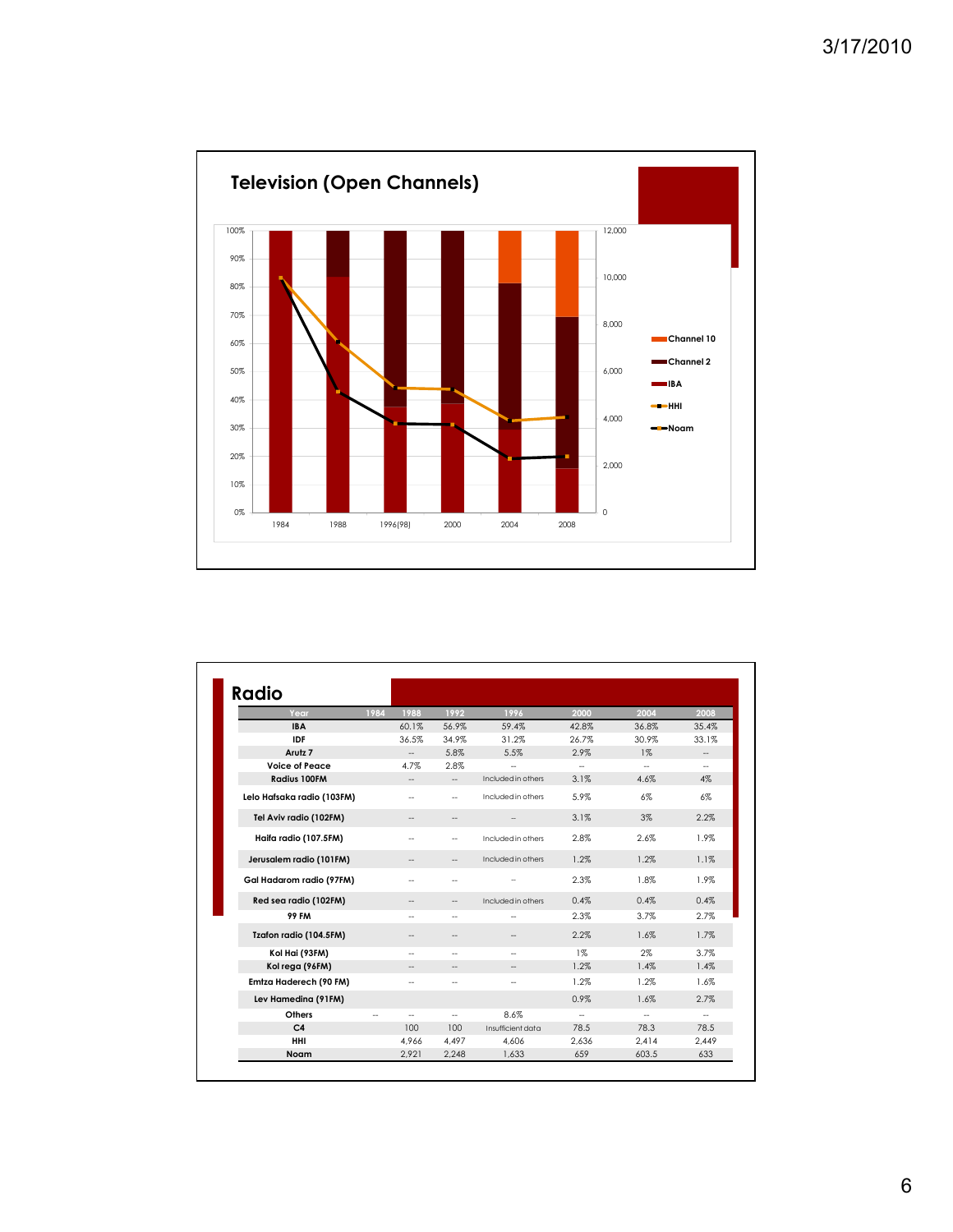

| Year           | 1984   | 1988   | 1992   | 1996   | 2000   | 2004  | 2008                 |
|----------------|--------|--------|--------|--------|--------|-------|----------------------|
| Bezeq          | 100%   | 100%   | 100%   | 100%   | 100%   | 99%   | 81.2%                |
| Hot<br>Telecom |        |        |        |        |        | $1\%$ | 14.6%                |
| Smile 012      |        |        |        |        |        |       | 2.8%                 |
| Others         |        |        |        |        |        |       | 1.4%                 |
| C <sub>4</sub> | 100    | 100    | 100    | 100    | 100    | 100   | Insufficient<br>Data |
| HHI            | 10,000 | 10,000 | 10,000 | 10,000 | 10,000 | 9,802 | 6,816                |
| Noam           | 10,000 | 10,000 | 10,000 | 10,000 | 10,000 | 6,932 | 2,581                |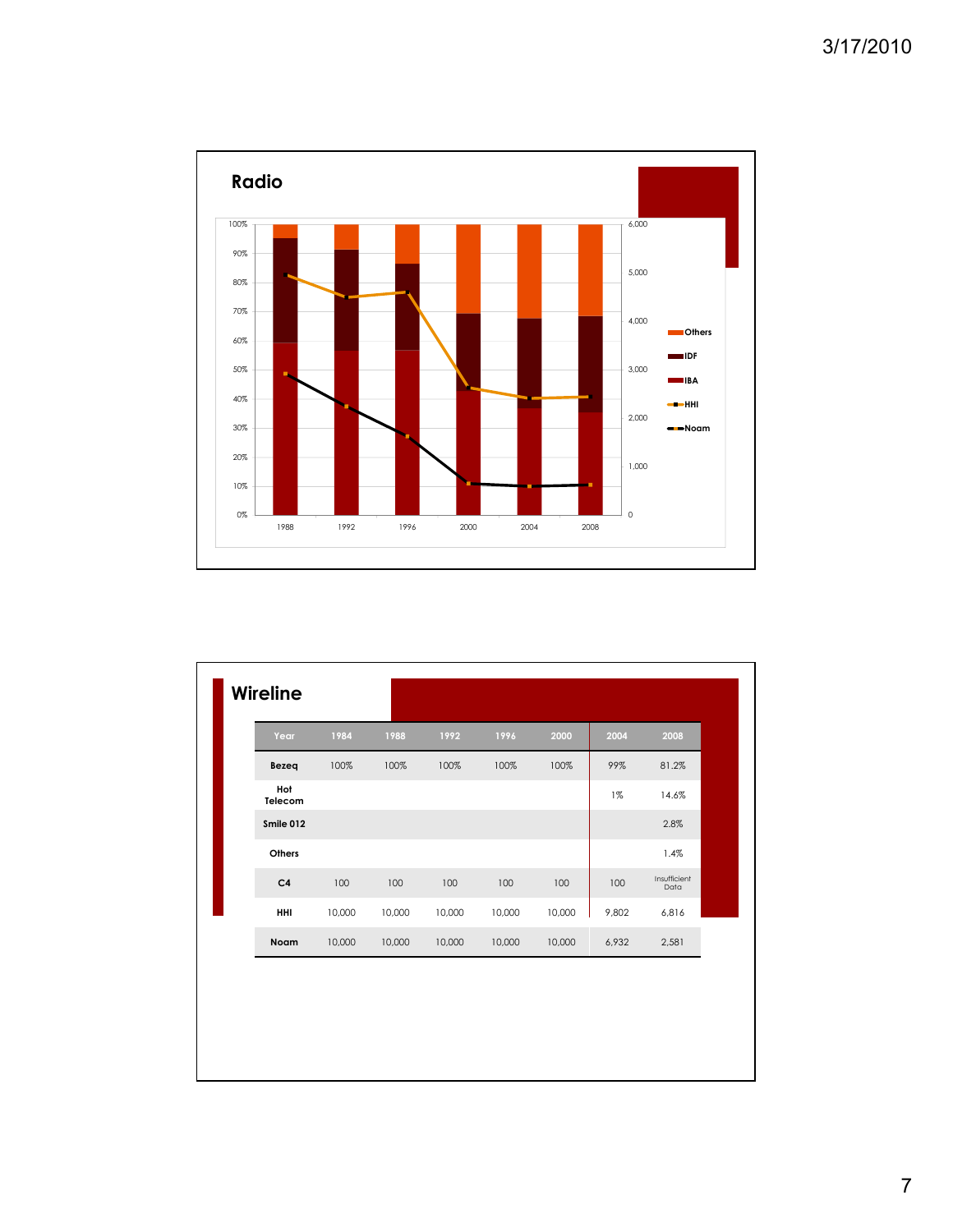

| <b>Wireless</b> |      |        |        |       |       |       |         |
|-----------------|------|--------|--------|-------|-------|-------|---------|
| Year            | 1984 | 1988   | 1992   | 1996  | 2000  | 2004  | 2008(9) |
| Pelephone       |      | 100%   | 100%   | 52.3% | 35%   | 30%   | 29%     |
| Cellcom         |      | 0%     | 0%     | 47.7% | 42%   | 34%   | 35%     |
| Partner         |      | 0%     | 0%     | 0%    | 19%   | 32%   | 32%     |
| <b>MIRS</b>     |      | 0%     | 0%     | 0%    | 4%    | 4%    | 5%      |
| C <sub>4</sub>  |      | 100    | 100    | 100   | 100   | 100   | 100     |
| HHI             |      | 10,000 | 10,000 | 5,010 | 3,366 | 3,096 | 3,115   |
| Noam            |      | 10,000 | 10,000 | 3,543 | 1,683 | 1,548 | 1,557   |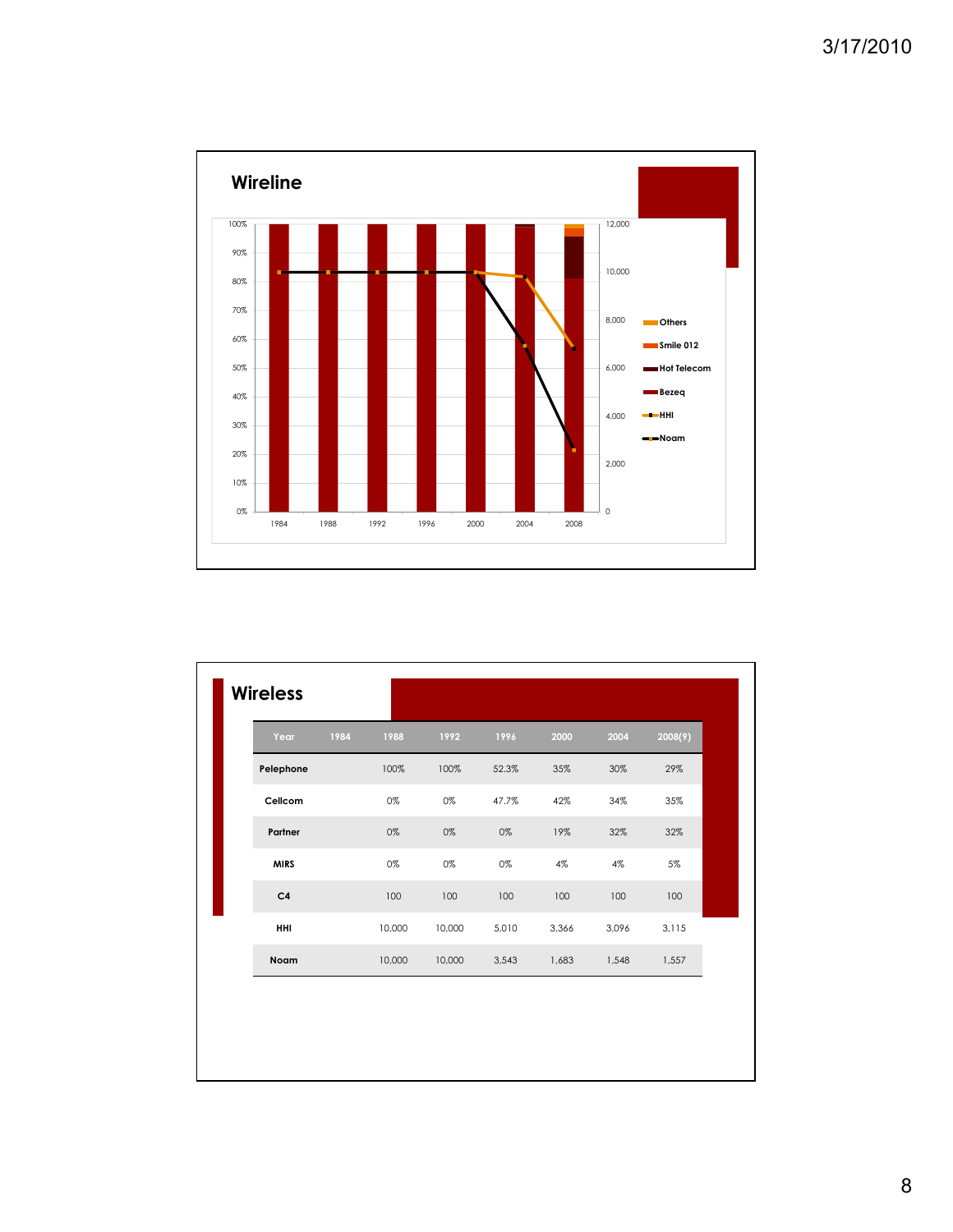

|                | 1984 | 1988 | 1992 | 1996 | 2000 | 2004  | 2008(9) |
|----------------|------|------|------|------|------|-------|---------|
| Bezeq          |      |      |      |      |      | 66.6% | 58%     |
| Hot            |      |      |      |      |      | 33.3% | 42%     |
| C <sub>4</sub> |      |      |      |      |      | 100   | 100     |
| HHI            |      |      |      |      |      | 5,544 | 5,128   |
| Noam           |      |      |      |      |      | 3,920 | 3,626   |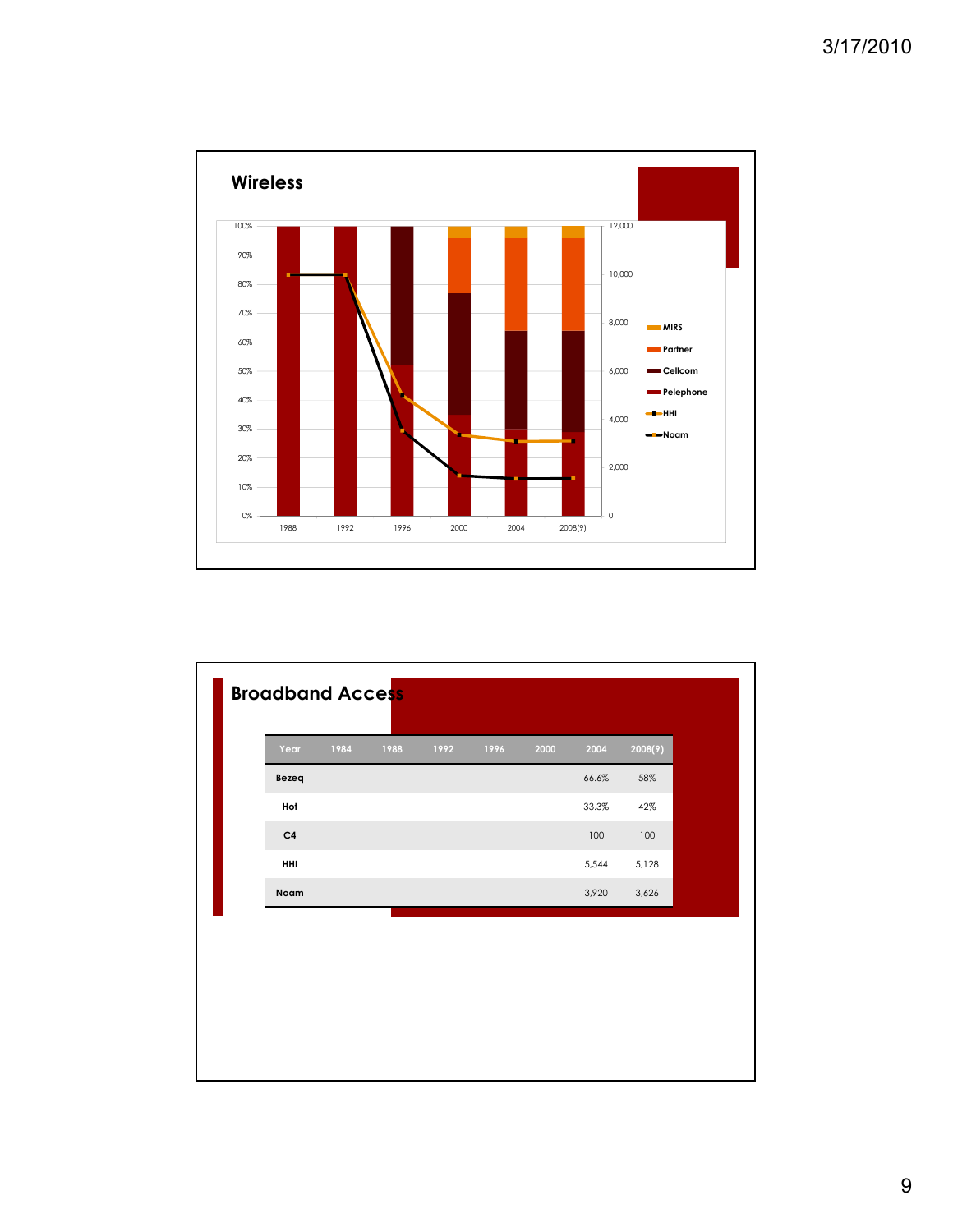

| Year                       | 1984 | 1988 | 1992 | 1996 | 2000 | 2004                     | 2008                     |
|----------------------------|------|------|------|------|------|--------------------------|--------------------------|
| <b>Bezeq International</b> |      |      |      |      | 23%  | 35%                      | 36%                      |
| 012 Smile                  |      |      |      |      |      |                          | 30%                      |
| 012 Golden-Lines           |      |      |      |      | 3.2% | 14%                      |                          |
| <b>Internet Gold</b>       |      |      |      |      | 28%  | 17%                      |                          |
| 013 Netvision              |      |      |      |      |      |                          | 34%                      |
| Netvision                  |      |      |      |      | 32%  | 23%                      |                          |
| 013 - Barak                |      |      |      |      | 4.5% | 11%                      |                          |
| Surfree                    |      |      |      |      | 7%   | $\blacksquare$           | $\overline{\phantom{a}}$ |
| Nonstop                    |      |      |      |      | 4.6% | $\overline{\phantom{a}}$ |                          |
| C <sub>4</sub>             |      |      |      |      | 88   | 89                       | 100                      |
| HHI                        |      |      |      |      | 2329 | 2360                     | 3356                     |
| Noam                       |      |      |      |      | 880  | 1055                     | 1938                     |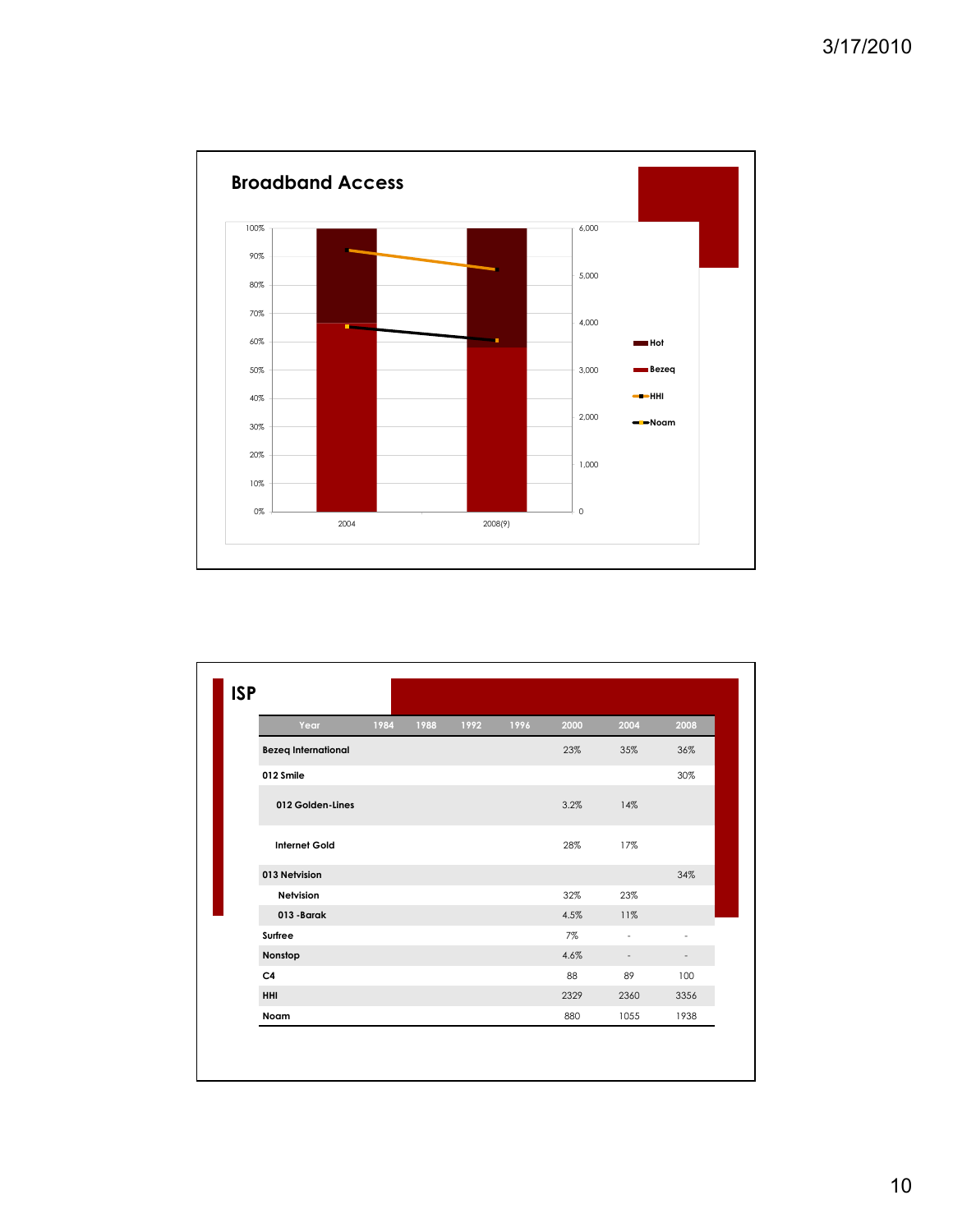![](_page_10_Figure_1.jpeg)

![](_page_10_Figure_2.jpeg)